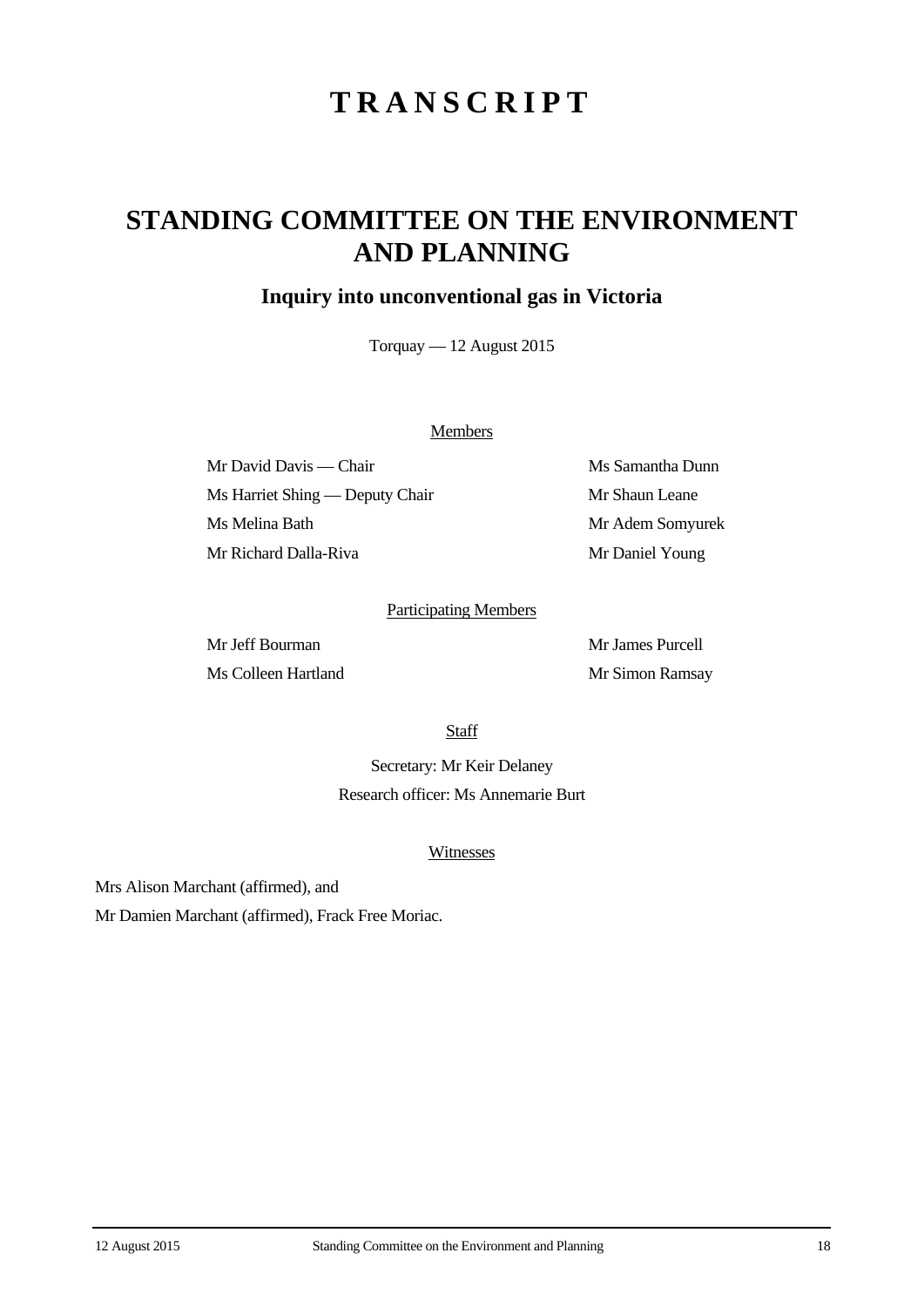**The CHAIR** — I ask you to make a brief statement, noting your submission here, and then we will ask some questions.

**Mrs MARCHANT** — It is slightly different to our submission that we had made. Thank you to the committee for inviting Frack Free to speak today. We would like to give you some background on Frack Free Moriac and we are happy to answer any questions that you may have. My name is Alison, I am a mum of two children, and Damien is my husband, a local plumber.

In November 2013 the Moriac community held a public meeting at a local school to inform local residents of the implication of petroleum licence PEP 163 could have on our area. Experts there informed locals of their legal rights under Victorian legislation, the process of exploring tight or shale gas, risks and unknowns associated with the industry. From that night dedicated volunteers started the group Frack Free Moriac, which would see the next few years being very busy. The first steps taken by Frack Free Moriac were to inform the whole community with an information flyer drop to each household in the 3204 postcode, and from there we started to survey our towns, asking residents just one question: do you want your land to be gas field free? Many volunteers gave up their time, spent hours talking to neighbours and collecting data and attending meetings.

In September 2014 residents of Moriac, Mount Moriac, Paraparap and Freshwater Creek democratically declared themselves gas field free and each town had overwhelming results — Moriac, 97 per cent; Mount Moriac, 96 per cent; Paraparap, 92 per cent; and Freshwater Creek, 93 per cent — and all wished to declare their towns gas field free. Our declaration day was attended by local Surf Coast mayor, councillors, state MLCs, candidates for the upcoming state election, federal Liberal MP Sarah Henderson and federal Greens leader Senator Richard Di Natale. It was a day of celebration to celebrate our remarkable towns. The gathering included all sections of the community. We are not alone. Now hundreds of volunteers and groups have done exactly what we have done. Sixty Victorian communities have clearly stated there is no social licence.

People have declared they do not want this industry in Victoria. What is at stake? Why did so many wish to be gas field free? The Surf Coast area, as you have heard today, is not only a top Victorian tourist area but boasts the best fertile agricultural land. In the heart of PEP 163, we have wineries, dairy farms, cattle studs, farmers cropping, horse studs, ecotourism accommodation and award-winning restaurants, all at the entrance of the Great Ocean Road. Quaint little communities like Moriac have a general store, small school and church, all enjoyed by residents who actually love the quiet rural lifestyle. In comparison with Queensland, farms here are relatively small and any development within a farming community will no doubt have an effect across many neighbours.

From day one, ordinary people like myself have dedicated their time to this cause to ensure a better future for our coming generations. Frack Free Moriac has been very careful and deliberate with the information it uses and sends out through social media and email. Industry and pro-gas individuals like to paint us as being misinformed, but frankly this is quite insulting. We have sourced resources such as independent expert scientific committees, CSIRO, government departments, Lock the Gate, Doctors for the Environment and even APPEA, and just as these experts have all told you via submissions and through hearings, this industry comes with risks — risks that towns like mine are not willing to accept.

Moriac and gas field-free communities in Victoria do not wish to live within a gas field and it is not a pretty picture living with drilling wells, flares, noisy construction sites and trucking traffic while being anxious about the impact it is having on us all. Property value is impacted, enduring access agreements and towns transforming into mining towns. Frack Free Moriac is a proud group of concerned residents who have found themselves passionate about a cause they wish they did not have to fight — a struggle that has taken too much of our time and needs to be ended with a ban.

Today we wanted to give you insight to how it actually feels to live with a licence over your home and your family, the stress that it has put on individuals and communities and the simple understanding that this industry comes with risks and the communities will not accept these risks. Those risks, even acknowledged by APPEA and Professor Cook a few weeks ago in Melbourne, cannot be mitigated completely.

Some have also been accused of using emotive language. However, when it is our homes and our families and towns being affected, of course it can quickly become emotive. But this emotion is what drives us to become more informed about the topic. Just as you are all doing now, we have for the past two years been looking at the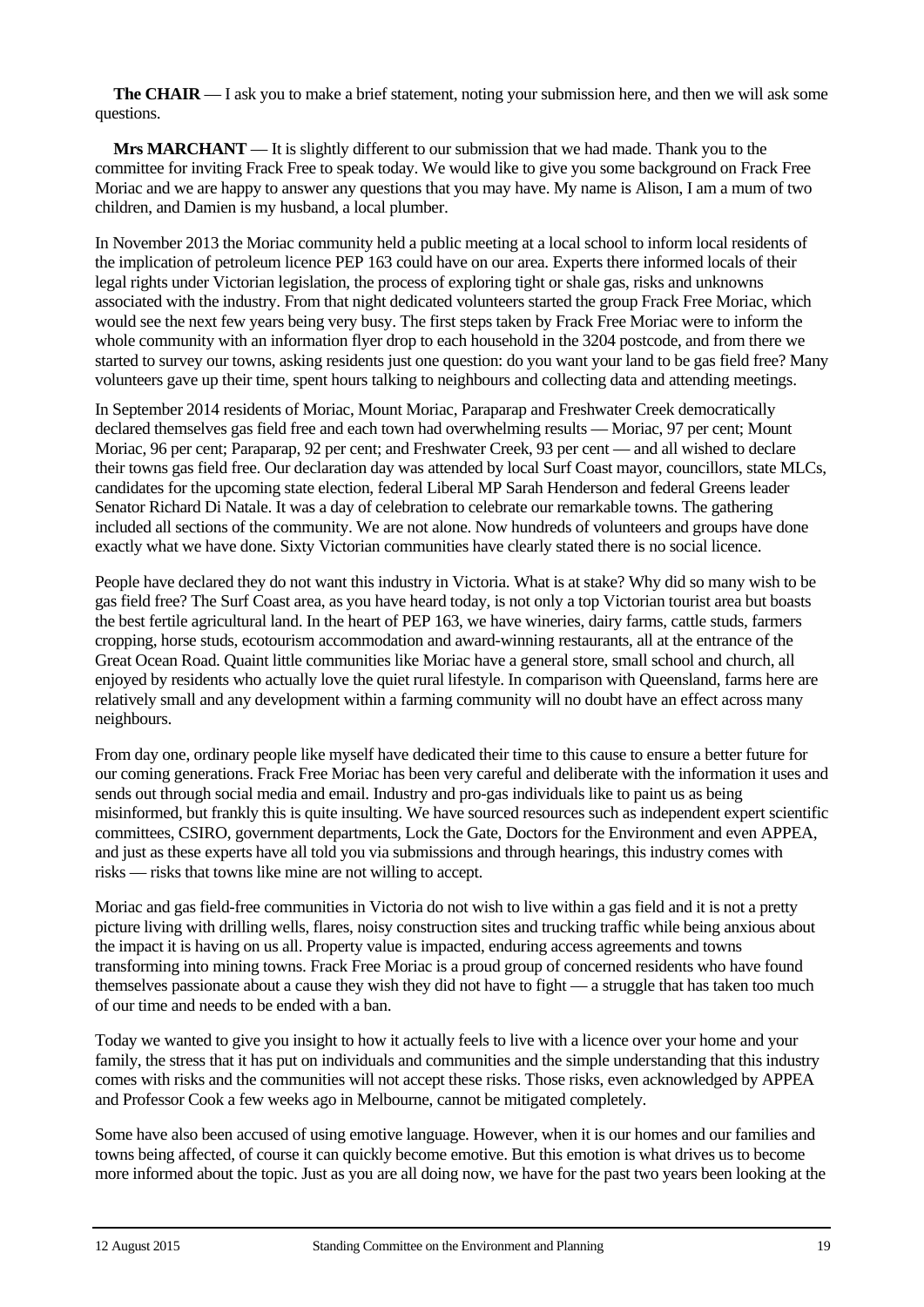facts. You have heard and read reports from experts like Tim Forcey, Dr Matthew Currell and even Barwon Water today, and they have all told you a precautionary approach is needed.

We do not need to rush into this. The only people rushing are the gas companies, and why is that? Money. This is a dash for cash at the town's expense. And yes, this is an emotionally charged position, but it is an educated one. I thank you for taking the time to listen to us today and we would like to finish with a question to all of you, just like we asked all our residents: would you be willing to live in a gas field? If not, how could you expect others to?

**The CHAIR** — Thank you for the submission. You obviously feel very passionately about these matters. Has the relevant prospecting company had any contact with you or others that you know in the town?

**Mrs MARCHANT** — No. With PEP 163 being a petroleum licence, they do not need to do any community consultation through the act. The mining licence is different; they do need to do community consultation. Lakes Oil, which owns PEP 163, have had no community consultation with us.

**Ms SHING** — Thanks for that. I would like to pick up two elements of the submission that you have just talked us through. I would like to understand precisely who the experts were in paragraph 2 of your submission who informed:

… locals of their legal rights under the legislation, the process of extracting tight or shale gas, risks and unknowns associated with the industry.

The reason that I am asking for that information is that we have heard from a number of experts across a number of different parts of the spectrum on this issue, and there are different views depending on which side of the debate you come from. I would be keen on understanding who those experts were in the first instance.

Secondly, I would like to take you to the last big paragraph before the end of your submission, which says:

We don't need to rush into this ...

That is a curious choice of words because when you say 'We don't need to rush into this', it sounds to me as though you are saying we do not need to hasten to a decision — and it may be a choice of words that you want to clarify — but you are saying that there may be capacity for something to happen down the track. That seems at odds with the rest of your submission around what other communities have said and voted on as far as wanting to be frack free, to coin your choice of words. Just those two things, if you could just flesh it out a bit.

**Mr MARCHANT** — I might take those, if that is okay. To start with the first part of your question — and thank you for listening to us — one of the experts we had on our information night was Mark Ogge from the Australia Institute. He spoke about the economic issues, both for and against, regarding the industry. He looked at both sides of things — where it would have economic benefits, and also the knock-on effect for the export industry of this and the additional costs that could happen to gas, which we have seen starting to occur now.

We also had Ariane Wilkinson from the Environment Defenders Office, who spoke about our rights — or our lack of rights — when it came to land access agreements. We also had Dr Gavin Mudd, who is a an environmental engineer, who spoke about the entire process. He explained how the process worked, the differences between coal seam, tight and shale and basically went through any risks and the things that were possible concerns, and also looked at the unknowns as well.

**Ms SHING** — The second part of the question was that we do not need to rush into this. That was just what I was keen to get a better understanding of.

**Mr MARCHANT** — From that point of view, we perceive that there is a big push from the industry to get this underway; there always has been. It is almost as if we do not know the full effects of it. This is the way we perceive it, we do not know the full effects of this industry. It has not been running long enough in the capacity that they are talking about now to see any ongoing, long-term effects. The feeling we get is that we need to jump into this now and get it up and spinning so that once we have spent the investment on it, we cannot go back. That is why we say we do not need to rush into this. It is a perceived rush that we see the industry putting on people and the government to go ahead with it.

**Mrs MARCHANT** — I think when I used the word 'rush', we have not yet ticked all the boxes.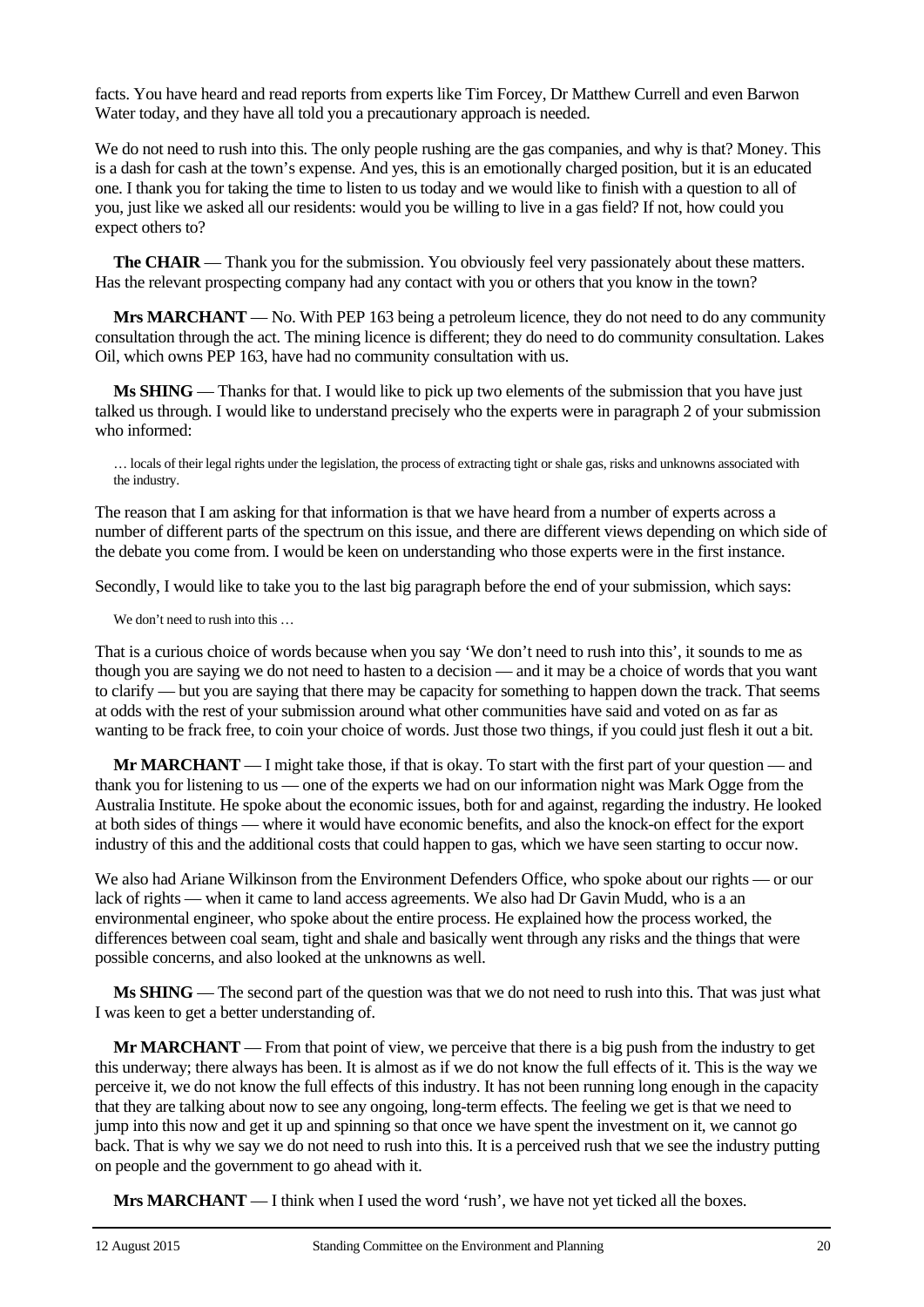#### **Mr MARCHANT** — No.

**Mrs MARCHANT** — There has been nothing to alleviate any of my concerns to say we are ready for this.

**Ms BATH** — With respect to petroleum licence — we are calling it PEP 163 — you have had probably a number of meetings around the implications of that. Can you tell me specifically — I am a map person where that licence would be in relation to your town or your towns?

**Mrs MARCHANT** — Right in the middle.

**Mr MARCHANT** — Our town is almost smack bang in the middle of it.

**Ms BATH** — Right in the middle of it?

**Mrs MARCHANT** — We are about a 20 minute drive from here heading towards the Winchelsea-Colac area.

**Ms BATH** — Thank you, that puts it in perspective. With regard to that and your investigation into that, what evidence do you believe the petroleum company has around coal seam gas underneath you?

Mrs MARCHANT — It is not coal seam gas, they are looking for tight or shale gas.

**Ms BATH** — What evidence do you have?

**Mr MARCHANT** — There was an exploration drill done at some point in Paraparap, which is one of our declared towns. I will be completely honest, I do not know the exact year in which that was done — it was either 2005 or 2006. So there has already been work done in the past in our area, hence one of the reasons why we believe it is important for us to go along this path.

**Mr LEANE** — Thanks for your submission. The communities that you have pulled together and represent today — and if it is not a question you can answer because you have not had this discussion, please say stop do those communities have opinions around renewable energy sources? No-one is anti-solar, but there are pockets of the political spectrum, the community and some regional communities that are anti-wind generation. Unfortunately I do not know the area you are talking about well — I wish I did, from what you have explained — but has there been that discussion in your groups around being pro renewable energy compared to what is being proposed and that you are against today?

**Mr MARCHANT** — To be completely honest, it was never borne from that. From our point of view it was based on this industry. I guess some of that conversation did come when people said, 'If not gas, then what?'. I did a lot of surveying, and when people said that, I said, 'We've currently got other methods. We do have solar, we do have wind'. I am not all over those topics. I do not profess to be an expert on any of the topics. But at the end of the day this entire process was based on counteracting an industry that we did not want in our area.

**Mr LEANE** — That is fair enough. Thank you.

**Mr DALLA-RIVA** — Thank you for your presentation and for your passion for the issue. I am just going to take you back. In your evidence, in your report you say:

Back in November 2013, the Moriac community held a public meeting at the local school, to inform local residents of the implications of petroleum licence PEP 163, could have on the area.

We had some evidence previously, so you might just give me some time lines, because I have looked at the PEP 163 petroleum licence. The granting of the exploration permit — on the document we have, PEP 163/01 — was made on 19 July 2002. There are then a whole series of amendments or farm agreements, which I do not understand, and there are a range of variations to work programs et cetera. I was trying to reconcile the last one, which is dated November 2013 — suspension of year 4 condition and extension of permit 12 months — referenced 9000146.

I am trying to get an understanding: was there something that occurred in November 2013, given the licence had been in existence for 11 years? What was it that created the meeting?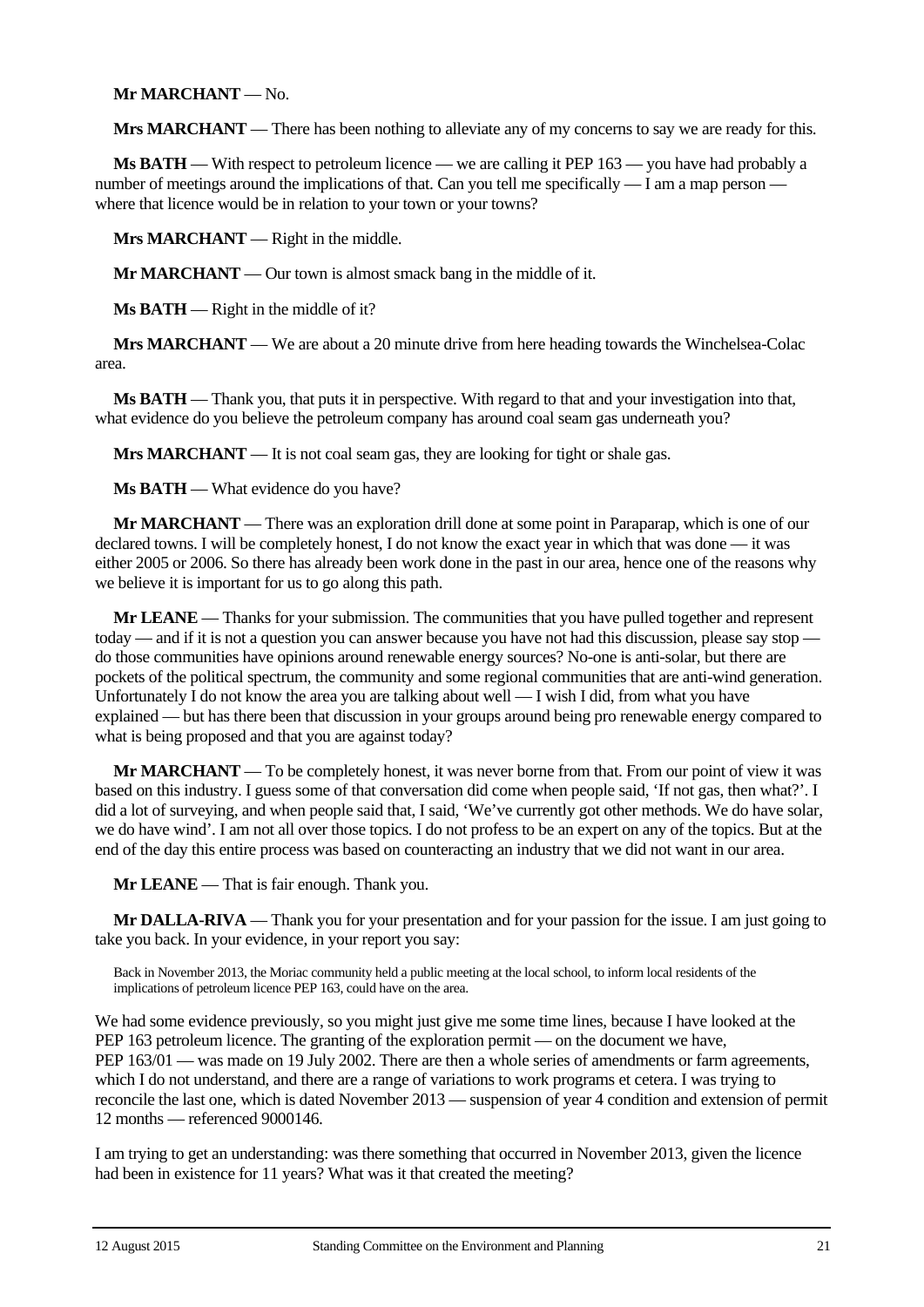**Mr MARCHANT** — To be completely honest, I am not entirely sure. Somebody else set up the meeting another member of our committee. I am not sure what prompted that. The first I heard about it was the meeting, and then we went on from that. We had not long moved out to that area. I do not know what triggered the need for that meeting.

**Mr DALLA-RIVA** — So when you moved out to that area, were you aware that there was an exploration?

**Mr MARCHANT** — No.

**Mr DALLA-RIVA** — So the answer is no. Was there an organisation that was involved in setting up the meeting in November 2013 that you were aware of?

**Mr MARCHANT** — I would imagine the Lock the Gate Alliance, and there were also some Greens members there, but I do not know if they had anything to do with the setting up of it. I think Lock the Gate were helping to facilitate the meeting.

**Mr DALLA-RIVA** — So Lock the Gate established the initial facilitation of the meeting?

**Mrs MARCHANT** — No, community concerns did.

**Mr DALLA-RIVA** — Yes, community concerns, but who organised it around — —

**Mr MARCHANT** — I could not tell you that.

**Mr DALLA-RIVA** — But it just appeared?

**Mrs MARCHANT** — No, it was just a local concerned resident.

**Mr DALLA-RIVA** — But there must have been some push to get that meeting.

**Mr MARCHANT** — That is something we cannot comment on, just from the simple fact that we do not know the answer to why it was set up.

**Mr DALLA-RIVA** — But Lock the Gate were there?

**Mr MARCHANT** — They were in attendance, yes.

**Mrs MARCHANT** — You are really asking whether we are affiliated with Lock the Gate?

**Mr DALLA-RIVA** — No, I just want to ask what instigated the initial November 2013 meeting, given that the exploration licence has been the existence since 2002.

**Mrs MARCHANT** — No, I would say it was purely concerned residents that had decided to hold a meeting.

**Mrs MARCHANT** — I think, too, though, that with developments in Seaspray and moratoriums being put on, it created a real awareness for people to understand whether there were licences over there. We bought property without even knowing until we started to be involved in the community. The fact that sometimes you do not know something is over you — that is quite concerning as well.

**Mr DALLA-RIVA** — Thank you.

**Ms DUNN** — Thank you, Damien and Alison, for your submission today and your ongoing commitment to spending time in your community. I am interested in just understanding your local community a little bit more. I am like Shaun. It is not my patch; I do not know it very well.

**Mr LEANE** — I wish it was.

**Ms DUNN** — Yes, I think I would be happy for it to be my patch. Sorry Eastern Metro people.

**Ms SHING** — It is on the record now.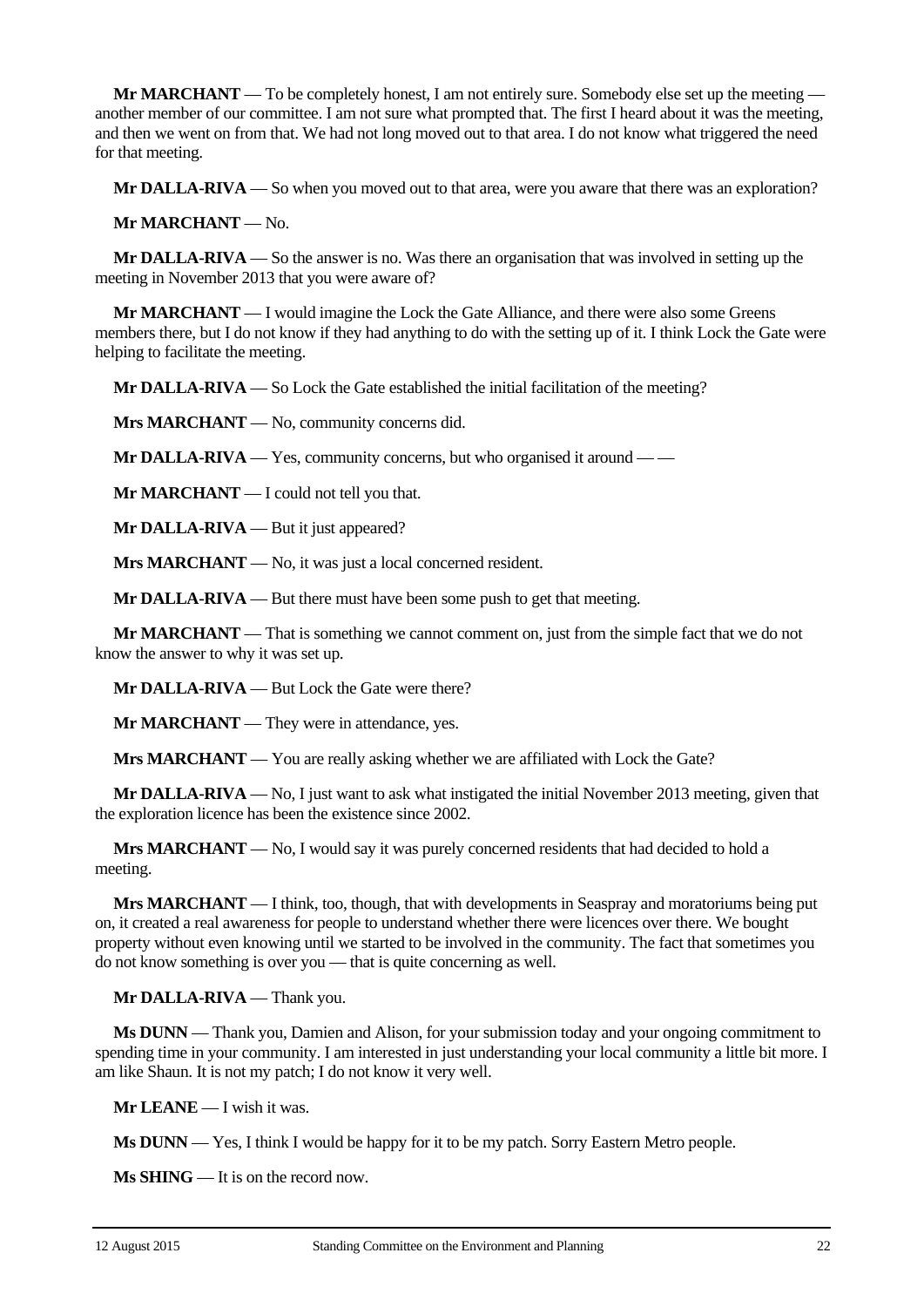**Ms DUNN** — Yes, I know. What have I done? There is an enormous amount of support. In your submission here, you talk about those four townships that wish to be gas field free. In terms of Moriac, for example, it is 97 per cent. Is that 97 per cent of households who want to be gasfield free? That is one part of my question: what is that a measure of? But I guess what I am more interested in is a slice of what these towns look like, what they comprise. Do they comprise the full range of skilled and unskilled workers, are there professionals and paraprofessionals? A bit of a demographic snapshot, I guess, is what I am asking for. I do not know whether you can answer the question, but I would be really interested in your perspective on: what do these towns look like?

**Mrs MARCHANT** — They are certainly people that want to have that rural lifestyle. We have moved out of the suburbs to have a rural lifestyle. Then you have small farmlets around with people that are doing small cattle or dairy farming — goat dairy, I am talking about. We have a small school. We have a lot of professionals that do travel to Melbourne up the highway — it is only 10 minutes to the ring-road and then up to the highway. It is a really broad spectrum of people. Frack Free Moriac have really brought everyone together as well. It did not matter what political views you had; it put everyone on the same page.

**Mr MARCHANT** — I think probably because Moriac is within 10 minutes of, say, Waurn Ponds, it is in quite close proximity to town. We do have a lot of people that have moved out and are seeking that rural lifestyle, that quieter way of life. But we do also have a lot of professionals that live out there. Saying that, that is probably more so in the township. Surrounding the township we have quite a lot of little farmlets and small businesses, like Allie said. To be completely honest with you, if you were to sit here and ask me if they would be happy with any sort of regulatory constraints that might be able to sort it out, after doing the surveying I do not think you would get anything past it or other than a ban. That is just my personal opinion on what I have found people were like when we were doing the surveying.

They are all very well informed as well. If they were not informed enough when we did the surveying, I made sure that they went away and actually did some research on their own behalf. Then I would pop back or somebody else would pop back and actually ask them after they had informed themselves on the issue. I think the level of knowledge out there would probably surprise you, and how much information that the people have armed themselves with.

**Ms DUNN** — In terms of that 97 per cent, it sounds like it is on a household or property basis.

**Mr MARCHANT** — Yes., sorry. It was actually done on a house-by-house basis.

**Ms DUNN** — And the surrounding farms as well as the townships?

**Mr MARCHANT** — Yes. We were given boundaries for those particular towns, so Mount Moriac, Moriac and Paraparap. Every household was actually doorknocked within each one of those boundaries. I think you could probably count on less than one hand the houses that were either vacant or had people who were not contactable.

**Ms DUNN** — That is terrific. Thank you.

**Mr RAMSAY** — Thank you, Damien and Alison. I well remember the discussion around geothermal in Modewarre and Moriac. You might not have been there at that time, but there was a lot of community process through that proposed development there.

You made comment about Lakes Oil in this case not being required to be consulted, given it is the Petroleum Act they are working under. Was Lakes Oil actually invited to any of the community meetings to state their case in relation to possible impacts?

**Mrs MARCHANT** — Lakes Oil attended a debate in Winchelsea that was called the Gate Debate, and that was attended by CSIRO, Lakes Oil and the Australia Institute, I think. So we did have a debate in Winchelsea where Lakes Oil did speak.

**The CHAIR** — There was a form of consultation?

**Mrs MARCHANT** — I would not call it consultation.